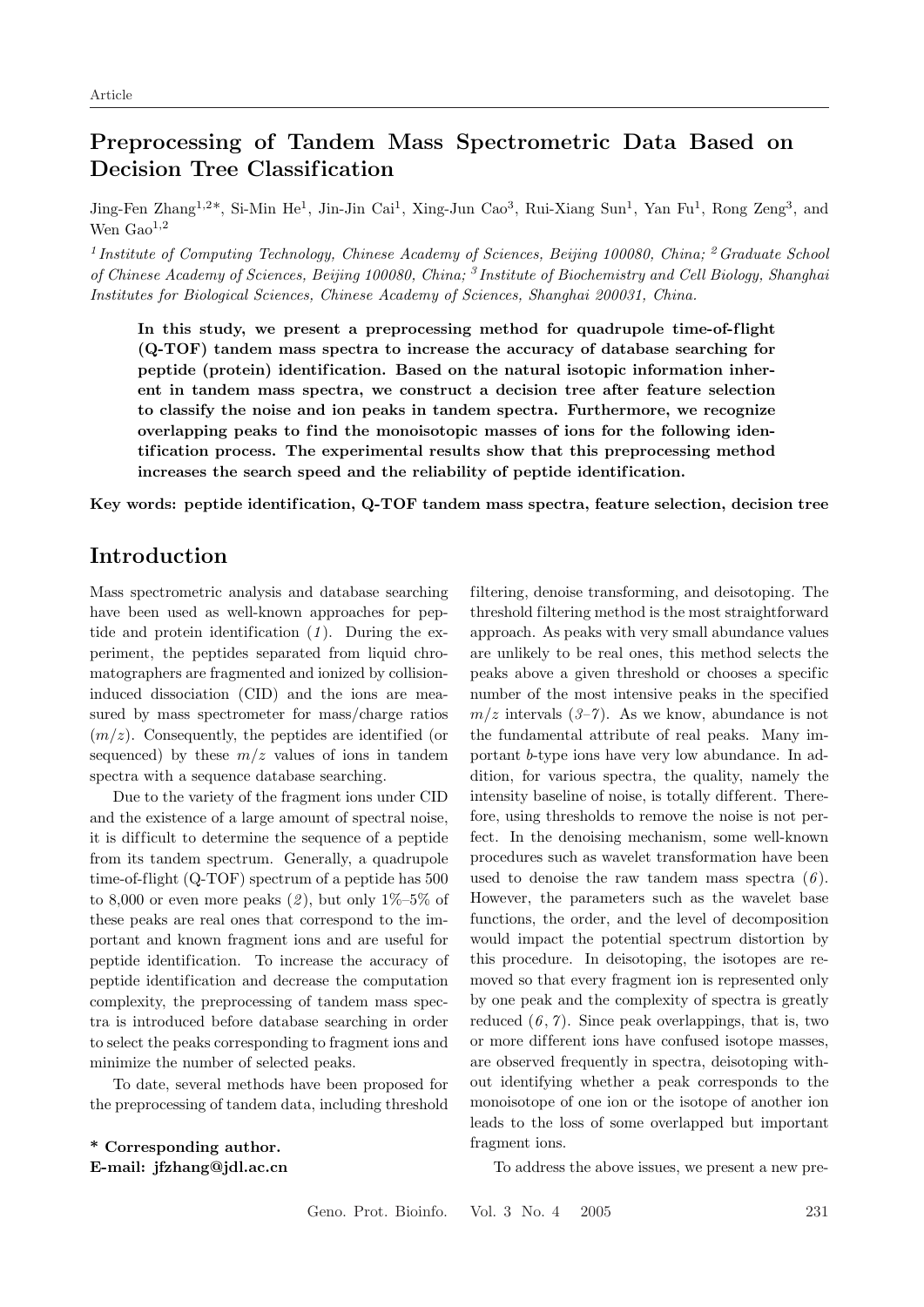processing method for Q-TOF tandem mass spectra based on decision tree classification. Firstly, instead of threshold filtering and denoise transforming, we use a Gaussian mixture model (GMM) to estimate the baseline of noise and treat the baseline just as one feature to distinguish noise and real peaks. Secondly, a key concept of isotope pattern vector (IPV) is introduced to characterize the isotope cluster of a fragment ion. The complex overlapping of isotope peaks are considered before deisotoping. Then we investigate the difference among noise, single fragment ions, and overlapping ions based on features such as the baseline of noise and IPV. Finally, a decision tree is constructed to classify the peaks, and the monoisotopic masses of all potential ions are calculated.

We applied our preprocessing method on four different datasets and conducted extensive experiments to evaluate the specificity and sensitivity of classification. We also evaluated the ef fect of the preprocessing on the speed and accuracy of the Mascot  $(4)$  and pFind  $(8)$  searches. The experimental results show that this data preprocessing approach can increase the search speed and the reliability of peptide identification.

# Methods

### Gaussian mixture model

Factors including the signal to noise ratio of precursor and the imperfect laboratorial environment such as temperature shifts in the laboratory may all impact the quality of spectrum. Therefore, the intensity distribution of noise is dif ferent for various spectra. For example, Figures 1 and 2 show the spectra of peptides CCAADDKEACFAVEGPK and YLGYLEQLLR, respectively. It can be observed that the intensity baseline of noise peaks in Figure 1 is much higher than that in Figure 2.

The peaks corresponding to noise are randomly produced by mass spectrometry during CID. Therefore, the variable of the intensity of noise obeys a normal distribution approximatively and a GMM can be established, in which the Gaussian curve represents the distribution of the intensity of noise. Intuitively, the centroid of the Gaussian curve corresponding to noise is treated as the baseline. Practically, the

mean and standard deviations are used to characterize the baseline of noise, denoted as  $I_{baseline} = (I_{mean},$  $I_{deviation}$ , and the value of  $I_{baseline}$  is obtained by the Expectation-Maximization (EM) algorithm to estimate the parameters of GMM. It is noted that we use the relative intensities instead of the absolute values of the intensities of peaks in spectra. The highest value in intensity is 100%. Using the MATLAB toolbox, the calculated results of  $(I_{mean}, I_{deviation})$  for the data in Figures 1 and 2 are (2.290144%, 0.350236%) and (1.012099%, 0.076899%), respectively, which are consistent with the observation of the noise in the two spectra.

### Isotope pattern vector

Isotopes are elements that contain the same number of protons and electrons but dif fer in the number of neutrons in nucleus. The elements of H, C, N, O, and S have stable isotope distributions in nature  $(9)$ . Most proteins are composed of the above five elements and thereby have relatively stable isotope patterns. We use IPV to digitally describe the profile of the isotopes of an ion. Suppose that the monoisotopic mass of a fragment ion  $P$  (with molecular formula  $C_{n1}H_{n2}N_{n3}O_{n4}S_{n5}$  is M, and its first four isotopes (with one, two, three, and four extra neutrons, respectively) are  $P_1$ ,  $P_2$ ,  $P_3$ , and  $P_4$ , we can define the IPV of  $P$  as:

$$
IPV = (M, T_1, T_2, T_3, T_4, \Delta m_1, \Delta m_2, \Delta m_3, \Delta m_4)
$$

where  $T_k$  is the relative abundance of  $P_k$  with respect to P, and  $\Delta m_k$  is the mass difference between  $P_k$  and P, for  $k=1\sim 4$ , respectively.

#### Theoretical IPV

Since the five elements of H, C, N, O, and S have stable isotope distributions, the theoretical IPV (tIPV) of a fragment ion is definite and can be deduced from its elemental components, that is, from its molecular formula. We assume that each extra neutron of an atom in the peptide appears independently. Then the tIPV for the given formula  $C_{n1}H_{n2}N_{n3}O_{n4}S_{n5}$  can be deduced from the probability of the isotopes of each element. For example, we show the deduction of M,  $T_1, T_2, \Delta m_1$ , and  $\Delta m_2$  as follows:

 $M = (12.0000, 1.0078, 14.0030, 15.9949, 31.9721) \times (n_1, n_2, n_3, n_4, n_5)^{\mathrm{T}}$  $T_1 = n_1q_C + n_2q_H + n_3q_N + n_4q_{O_1} + n_5q_{S1}$ 

232 Geno. Prot. Bioinfo. Vol. 3 No. 4 2005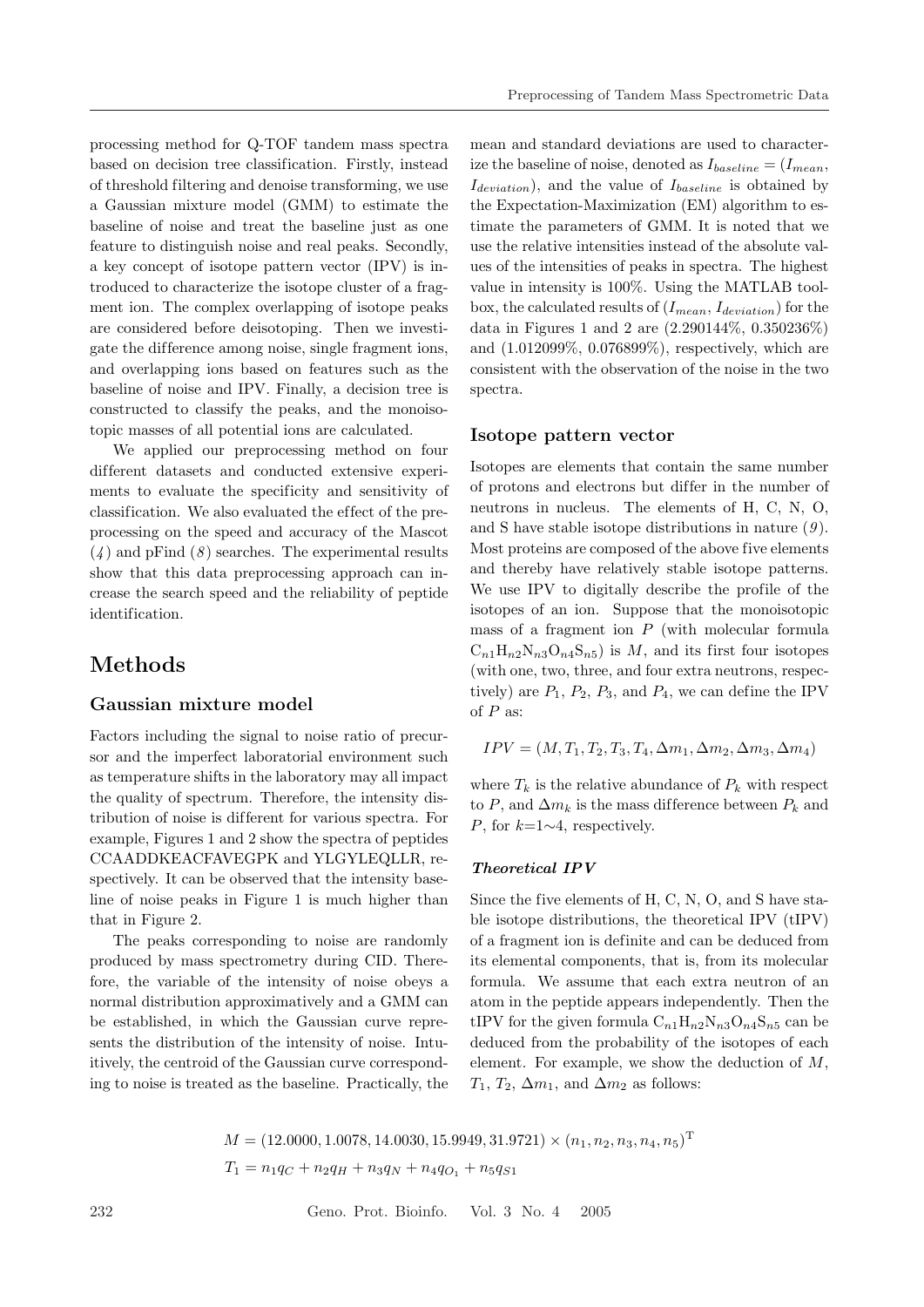

Fig. 1 The tandem mass spectrum of peptide CCAADDKEACFAVEGPK in which the precursor holds 3 charges.



Fig. 2 The tandem mass spectrum of peptide YLGYLEQLLR in which the precursor holds 2 charges.

$$
T_2 = n_4 q_{O_2} + n_5 q_{S_2} + \frac{1}{2} T_1^2 - \frac{1}{2} (n_1 q_C^2 + n_2 q_H^2 + n_3 q_N^2 + n_4 q_{O_1}^2 + n_5 q_{S_1}^2)
$$
  
\n
$$
\Delta m_1 = (n_1 q_C \Delta C + n_2 q_H \Delta H + n_3 q_N \Delta N + n_4 q_{O_1} \Delta O_1 + n_5 q_{S_1} \Delta S_1)/T_1
$$
  
\n
$$
\Delta m_2 = [n_4 q_{O_2} \Delta O_2 + n_5 q_{S_2} \Delta S_2 + n_1 (n_1 - 1) q_C^2 \Delta C + n_2 (n_2 - 1) q_H^2 \Delta H + n_3 (n_3 - 1) q_N^2 \Delta N
$$
  
\n
$$
+ n_4 (n_4 - 1) q_{O_1}^2 \Delta O_1 + n_5 (n_5 - 1) q_{S_1}^2 \Delta S_1 + n_1 n_2 q_C q_H (\Delta C + \Delta H) + n_1 n_3 q_C q_N (\Delta C + \Delta N)
$$
  
\n
$$
+ n_1 n_4 q_C q_{O_1} (\Delta C + \Delta O_1) + n_1 n_5 q_C q_{S_1} (\Delta C + \Delta S_1) + n_2 n_3 q_H q_N (\Delta H + \Delta N)
$$
  
\n
$$
+ n_2 n_4 q_H q_{O_1} (\Delta H + \Delta O_1) + n_2 n_5 q_H q_{S_1} (\Delta H + \Delta S_1) + n_3 n_4 q_N q_{O_1} (\Delta N + \Delta O_1)
$$
  
\n
$$
+ n_3 n_5 q_N q_{S_1} (\Delta N + \Delta S_1) + n_4 n_5 q_{O_1} q_{S_1} (\Delta O_1 + \Delta S_1)/T_2
$$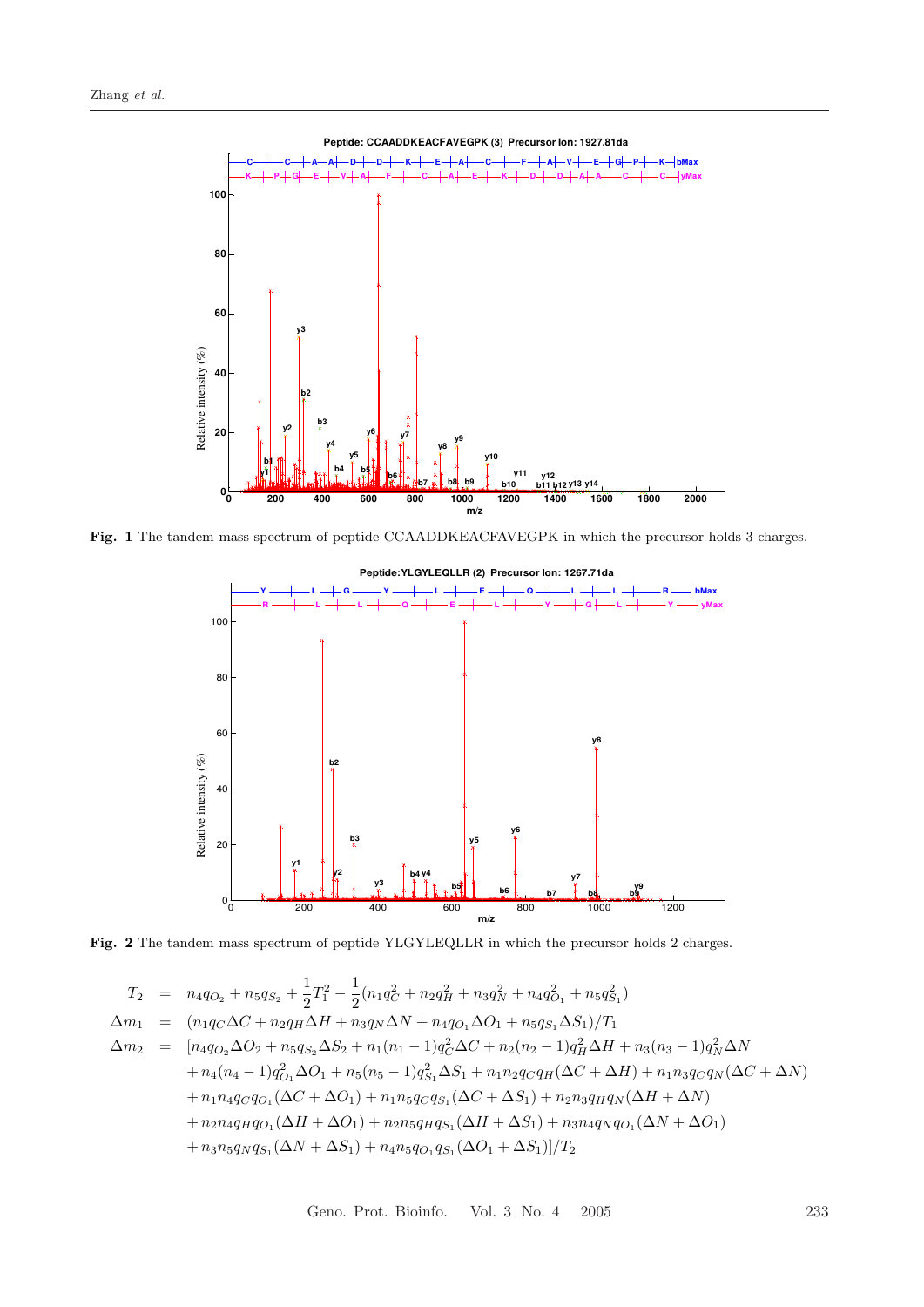where  $q_C, q_H$ , and  $q_N$  are the relative abundance of <sup>13</sup>C to <sup>12</sup>C, D to H, and <sup>14</sup>N to <sup>15</sup>N;  $\Delta C$ ,  $\Delta H$ , and  $\Delta N$  are the mass differences between  $^{13}\mathrm{C}$  and  $^{12}\mathrm{C}$  D and H, and <sup>14</sup>N and <sup>15</sup>N, respectively;  $q_{O_1}$ ,  $q_{O_2}$  ( $q_{S_1}$ ,  $q_{S_2}$ ) are the ratios of <sup>17</sup>O to <sup>16</sup>O, <sup>18</sup>O to <sup>16</sup>O (<sup>33</sup>S to <sup>32</sup>S, <sup>34</sup>S to <sup>32</sup>S), respectively;  $\Delta O_1$ ,  $\Delta O_2$  ( $\Delta S_1$ ,  $\Delta S_2$ ) are the mass differences between  $^{17}O$  and  $^{16}O$ ,  $^{18}O$ and  ${}^{16}O$  ( ${}^{33}S$  and  ${}^{32}S$ ,  ${}^{34}S$  and  ${}^{32}S$ ), respectively.

#### Experimental IPV

We can calculate the experimental IPV (eIPV) of a fragment ion  $P$  if the isotope peaks of the ion are measured by mass spectrometer. We characterize an ion peak in mass spectrum in terms of  $(m/z, inten$ sity), where  $m/z$  is the value of the mass to charge ratio and intensity is the relative height of the peak. Considering a group of isotope peaks  $(p_0, p_1, p_2, p_3, p_4)$  $p_4$ ) corresponding to an ion, the interval of the corresponding  $m/z$  values among  $p_0$ ,  $p_1$ ,  $p_2$ ,  $p_3$ , and  $p_4$  is around 1 Da when the ion holds a single charge, while the interval is around 0.5 Da when the ion holds double charges. In general, the interval is  $1/z$  Da when the ion holds  $z$  charges. Contrariwise, the charge of an ion can be deduced by the  $m/z$  interval of the isotope peaks.

To calculate the eIPV for  $P$ , we find the corresponding isotope cluster of peaks  $(p_0, p_1, p_2, p_3,$  $p_4$ ) in tandem spectrum with the  $(m/z, intensity)$ pair  $(Mz_k, I_k)$ ,  $k=0\sim 4$ , and calculate the number of charge z from the interval between  $Mz_k$ . After normalizing  $z=1$ , the  $(m/z, intensity)$  pairs are converted to  $(M_k, I_k)$ , where  $M_k = Mz_k \times z - (z - 1) \times 1.0078$ ,  $k=0\sim4$ . Then the eIPV can be obtained by:

$$
eIPV = (M_0, I_1/I_0, I_2/I_0, I_3/I_0, I_4/I_0, M_1 - M_0,
$$
  

$$
M_2 - M_0, M_3 - M_0, M_4 - M_0)
$$

### Feature selection and decision tree classif ication

The next step is to investigate the difference between noise and fragment ions based on some proposed features, and construct a decision tree to classify the peaks based on the values of the features. Firstly, since the peaks higher than the baseline of noise are more likely to be real peaks, it is necessary to find the baseline of noise  $I_{baseline} = (I_{mean}, I_{deviation})$  of each spectrum. Secondly, each fragment ion has theoretical isotopes while noise does not have. Therefore, noise and real peaks can be distinguished based on

the concept of IPV. Considering the measure error of mass spectrometer, the isotope peaks of a fragment ion should be observed and the experimental isotope pattern should match its theoretical isotope pattern. Thirdly, there are complex overlapping ions with different charge states and noise data, hence it is very important to recognize the charge state of fragment ions and the case of overlapping to determine all the monoisotopic masses of ions. Therefore, we select some features such as the charge state, the mass corresponding to the peak, the intensity distance between the peak and the baseline of noise, and the distance between eIPV and tIPV. Finally, we investigate the difference between noise and fragment ions, learn the rules from some training samples, and construct a decision tree to classify the peaks into three classes: Class 1: noise; Class 2: real peaks corresponding to single ions; Class 3: real peaks corresponding to overlapping ions.

As described above, the interval of the  $m/z$  value of the isotope peaks is around  $1/z$  Da if the ion holds z charges. For a given peak  $p_0$ , we scan the spectrum and find out the overall groups of potential isotope peaks in tandem spectrum by supposing three different charge states for  $z=1$ , 2, or 3, and within a tolerance of  $0.05/z$  Da for the interval. For the above isotope cluster of peaks  $(p_0, p_1, p_2, p_3, p_4)$  with the  $(m/z, intensity)$  pair  $(Mz_k, I_k)$ ,  $k=0~1$ , it is noted that if there is no peak at the  $k^{\text{th}}$  isotopic interval within the given tolerance, then we set the virtual peaks  $(p_k, p_{k+1}, \ldots, p_4)$  by setting the intensity  $I_j$  as zero,  $j = k \sim 4$ . Therefore, we can always obtain at least three groups of potential isotope peaks for  $p_0$ . Then it will be judged accordingly that which group corresponds to the fragment ion.

On the other hand, although the formula of a fragment ion is unknown during the preprocessing, the tIPV of an ion can be estimated by the expected (or mean) isotope pattern of an average peptide of the given mass  $(10)$ . The average peptide is a peptide with an amino acid composition corresponding to the statistical distribution of amino acids in the non-redundant database and the expected  $tIPV =$  $(M_0, T_1, T_2, T_3, T_4, \Delta m_1, \Delta m_2, \Delta m_3, \Delta m_4)$  can be obtained. Therefore, we calculate the value of the features for each potential group of isotope peaks and obtain:

 $V = (M_0, z, I_0-I_{mean}-3\times I_{deviation}, I_0-I_{mean}+$  $3\times I_{deviation}, I_1/I_0-T_1, I_2/I_0-T_2, I_3/I_0-T_3, I_4/I_0-T_4$  $T_4, M_1 - M_0 - \Delta m_1, M_2 - M_0 - \Delta m_2, M_3 - M_0 \Delta m_3, M_4 - M_0 - \Delta m_4$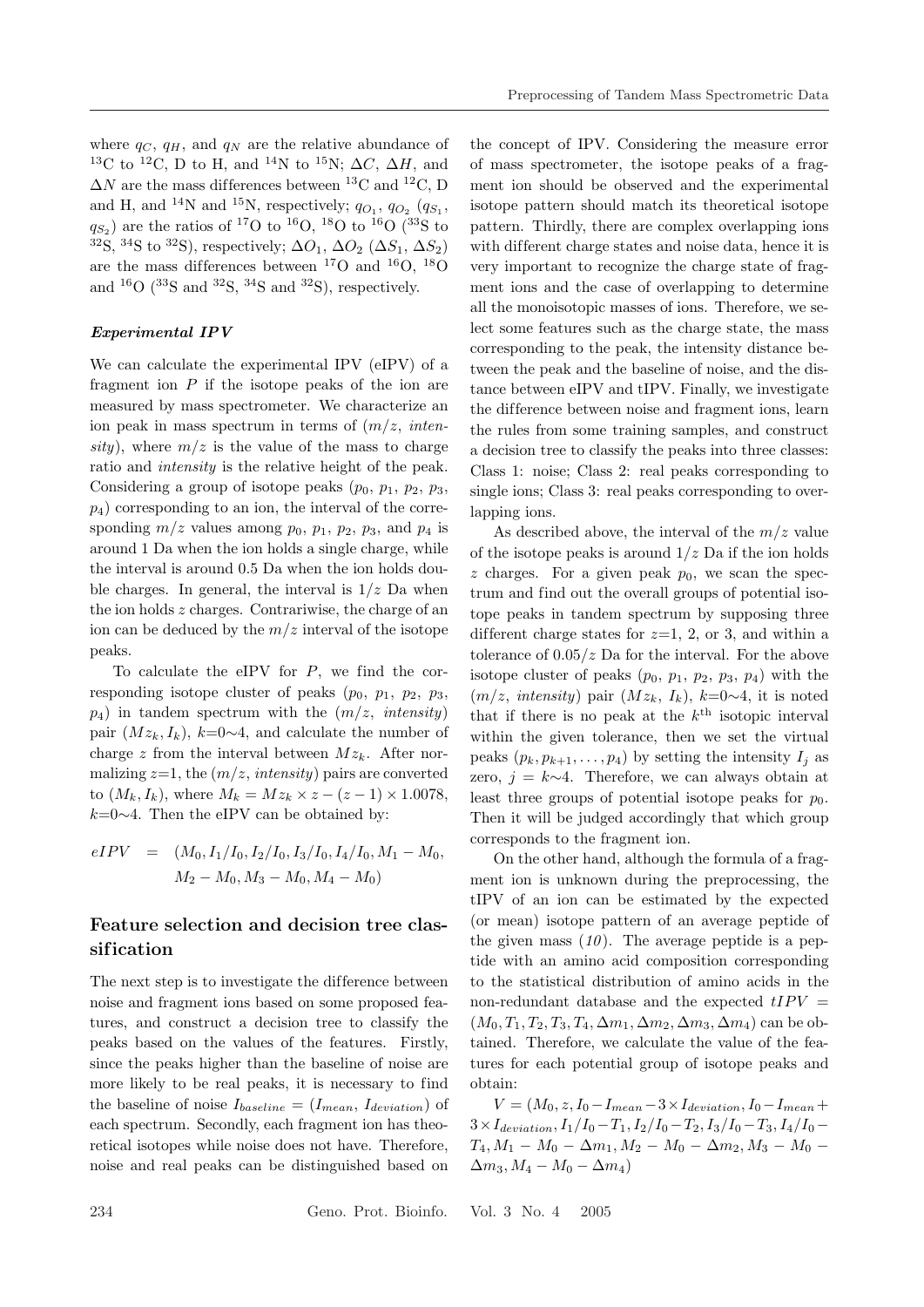

Fig. 3 Four profiles of the overlapping cases in which Ion 1, Ion 2, and Ion 3 represent the monoisotopes of each ion involved in overlapping.

We select some peaks as training samples to observe the difference between the value corresponding to noise and that to real peaks. Specifically, we judge whether a peak is noise or it corresponds to an ion or it involves overlapped ions when the peptide sequence corresponding to the spectrum is known. There are four kinds of overlappings considered as follows: Case 1: two ions with 1 Da dif ference in mass; Case 2: three consecutive ions with 1 Da dif ference in mass; Case 3: two ions with 3 Da dif ference in mass; Case 4: two ions with 2 Da difference in mass. The four profiles of the overlapping cases are shown in Figure 3. Then we select three classes of peaks corresponding to noise, single ions, and overlapped ions, respectively. Finally, the decision tree to classify these peaks is constructed by using the WEKA C4.5 toolbox.

According to the rules of the decision tree, all of the peaks in spectra can be classified by the calculated values of V for its potential isotope peak groups. It is noted that each peak will be classified into one and only one class. Specifically, a given peak  $p_0$  is judged as noise if all of the values of  $V$  corresponding to the overall groups of potential isotope peaks are classified into Class 1. If it is classified into Class 2, then the monoisotopic mass  $M = Mz \times z - (z - 1) \times 1.0078$  is selected to present a potential fragment ion. Furthermore, if peak  $p_0$  is classified into Class 3, then two or three monoisotopic masses will be obtained according to the overlapping cases. Finally, some masses corresponding to the peaks that have been classified into Classes 2 and 3 are selected prior to database searching.

## Application

We applied our preprocessing method on four different datasets of Q-TOF mass spectra, including 54 spectra from tryptic digestion peptides (11 ), 20 spectra of Glu-Fibrino peptide B, 9 spectra of the mixture of standard peptides measured during different

time, and 7 spectra of the tryptic peptides of bovine serum albumin protein (the Research Centre for Proteome Analysis, Key Laboratory of Proteomics, Institute of Biochemistry and Cell Biology, Shanghai Institutes for Biological Sciences), which were denoted as PepLutefisk, PepGFB, PepMix, and PepBSA, repectively.

For performance metrics, we gave some definitions as follows. Firstly, a peak is called a real peak if its corresponding mass matches with a known theoretical ion; otherwise, it is called an invalid peak. In this paper, the known theoretical ions include the predominant  $a$ -,  $b$ -, and  $y$ -type of ions  $(12, 13)$ , immonium ions  $(14, 15)$ , and other less important ions such as  $c$ -,  $x$ -, and  $z$ -type of ions  $(12, 13)$ , internal fragment ions formed by a combination of  $a$ - and  $y$ -type cleavages  $(14, 15)$ , and ions with lost ammonia and water  $(16)$ . It is noted that there are some peaks that really correspond to fragment ions but the corresponding masses cannot match with any known theoretical ions because the knowledge of collision rules in CID is not complete at present. Consequently, the invalid peaks include noise peaks and some peaks corresponding to fragment ions but its ion type is unknown to human beings. Secondly, it is called a true positive (TP) if a real peak is classified correctly; otherwise it is called a false negative (FN). Similarly, it is called a true negative (TN) if an invalid peak is classified correctly; otherwise it is called a false positive (FP). Finally, sensitivity and specifity are used to measure the performance of classification. Here, sensitivity is defined as  $TP/(TP+FN)$  and specifity is defined as  $TN/(TN+FP)$ .

In our experiment, 900 cases were selected as training samples and 429,156 cases were selected as testing samples. The experimental results are summarized in Table 1. From the table, it can be observed that the ratios of peak selection in the four datasets are all lower than 5%. The low selecting ratios can improve the speed of database searching greatly since the less the number of selected peaks, the simpler the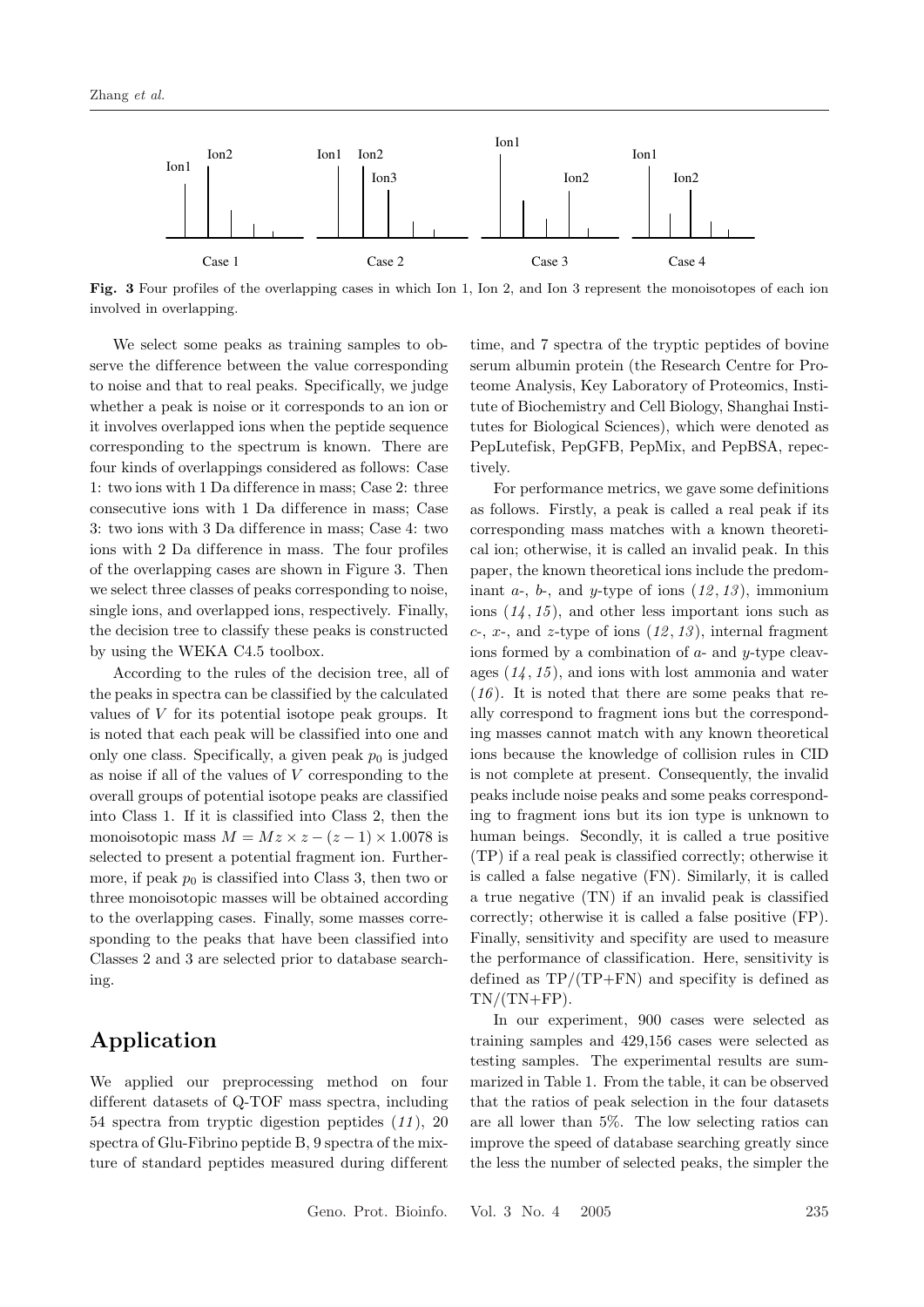| Data        | No. of spectra | No. of total peaks/   | Ratio of       | Sensitivity | Specifity |
|-------------|----------------|-----------------------|----------------|-------------|-----------|
|             |                | No. of selected peaks | peak selection |             |           |
| PepLutefisk | 54             | 89,256/3,721          | 4.168\%        | 97.94\%     | 99.06%    |
| PepGFB      | 20             | 180,088/2,408         | 1.337\%        | 97.77%      | 99.66%    |
| PepMix      | 9              | 51,836/1,799          | 3.471\%        | 93.68%      | 97.99%    |
| PepBSA      | 7              | 18,720/789            | 4.215\%        | 94.50%      | 97.76\%   |

Table 1 Classification Performance of the Preprocessing

| Data        | No. of selected peaks | No. of real peaks       | No. of TP | No. of FN                          |
|-------------|-----------------------|-------------------------|-----------|------------------------------------|
|             |                       | in spectra <sup>*</sup> |           | $a$ -, $b$ -, $y$ -type/other type |
| PepLutefisk | 3,721                 | 2909                    | 2,849     | 11/49                              |
| PepGFB      | 2,408                 | 1796                    | 1,756     | 1/39                               |
| PepMix      | 1,799                 | 775                     | 726       | 9/40                               |
| PepBSA      | 789                   | 379                     | 358       | 3/18                               |

\*Peaks whose corresponding masses match with the known type of theoretical ions.

computing of the subsequent identification process.

As we know, it is the real peaks that make certain the identification of peptides. The more selected real peaks, the higher the accuracy of identification. Therefore, the sensitivity of classification is very important for the identification. The detailed results on sensitivity are depicted in Table 2, where two kinds of FN samples are given in the last column: one is the peaks corresponding to the predominant a-, b-, and y-type of ions, and the other is the peaks corresponding to other less important types of ions. From the data, it can be observed that the former FN is much less than the later FN, which means that the lost but important information in classification is few. Compared with sensitivity, the specifity of preprocessing is less important for two reasons: Firstly, the number of invalid peaks is related to the purity of testing samples and the knowledge of collision rules in CID while the knowledge of collision rules is not sufficient and needs improvement, hence the computing of specifity is not absolutely objective; Secondly, most peaks are invalid, thus a small number of classification error has little effect on the value of specifity.

We also evaluated the effect of the preprocessing on the speed and accuracy of the Mascot  $(4)$  and pFind  $(8)$  searches. On one hand, the experimental tests were performed with pFind. The results showed that under the same parameters of searching, the accuracy of identification was increased a little while the speed of searching was improved up to 5–10 times. On the other hand, all the experiments were performed by submitting the data to Mascot through the Internet. Therefore, only the accuracy level of searching was compared since the testing of speed was not applicable. We submitted two kinds of data to Mascot: the original spectrum data and the spectrum data after our preprocessing. Comparing with the search results, we can see that: (1) If the peptide can be identified by the original data, that is, the expected peptide sequence is listed at the first position by the Mascot search, it can also be identified by the data after our preprocessing, which means that the process does not destroy the data. (2) Compared with the search scores including "Score" and "Expectation value" in Mascot search results, there were 70% data (spectra) in which the scores for the data after our preprocessing were much better than those for the original data. (3) For some spectra, such as the spectrum of peptide QNCDQFEK (in which the amino acid C is carbamidomethylated) and the spectrum of peptide DDPHACYSTVFDK, the query for the original data gave the expected sequence after the fifth position, while the query for the processed data gave the correct answer at the first position. Therefore, the search after our preprocessing is more reliable. In the future research, we will focus on improving the sensitivity and specifity of the preprocessing.

### Conclusion

In this study, we present a new preprocessing method for Q-TOF tandem mass spectra to increase the accuracy of database searching for peptide (protein) identification. Instead of threshold filtering and denoise